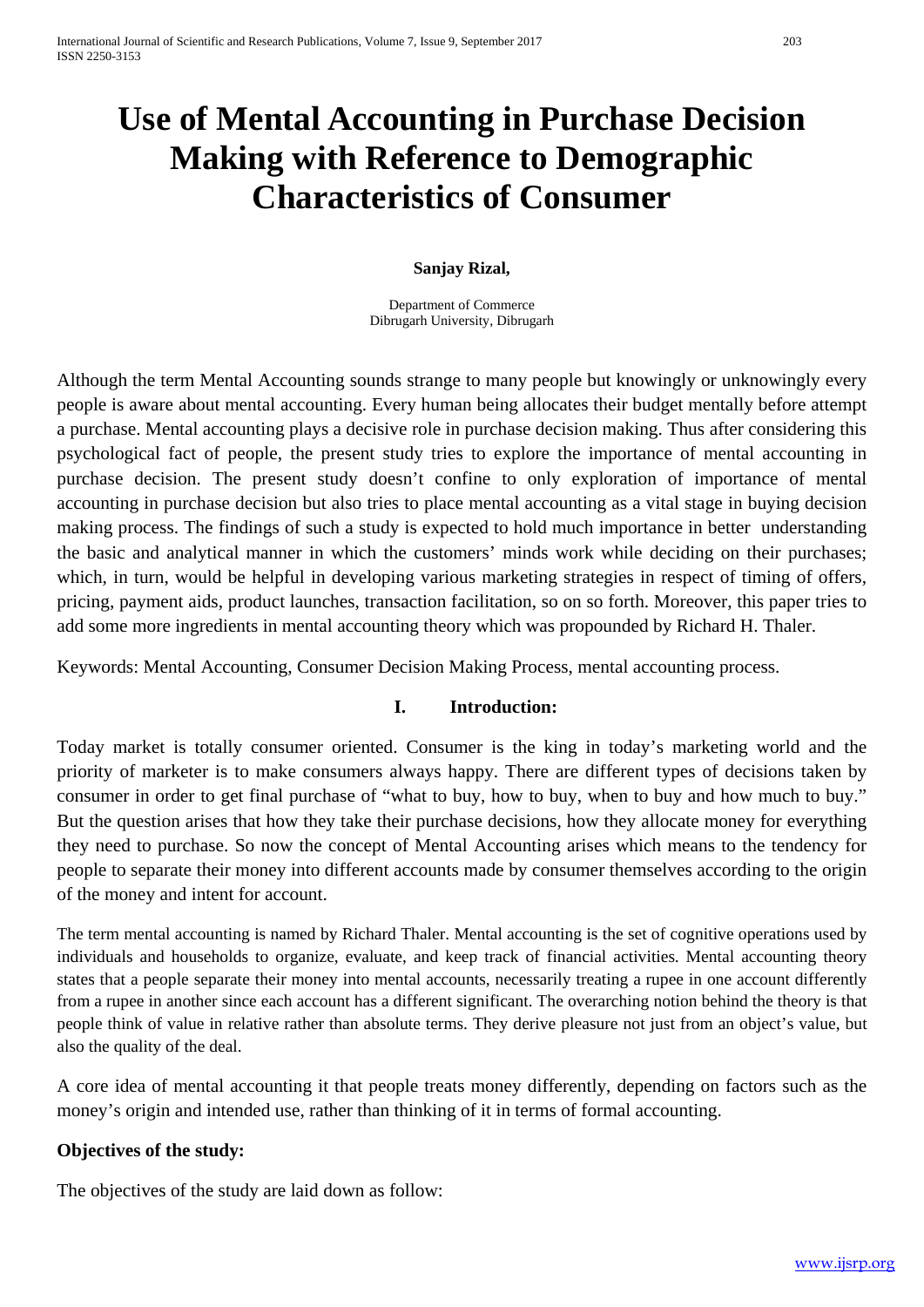- (i) To determine the importance of mental accounting in purchase decision with regard to different types of purchase behavior
- (ii) To show Mental Accounting as a stage in buying decision making process with regard to different types of purchase behavior

## **II. Review of Literature:**

Hasting& Shapiro (2012)carried out a study on "Mental Accounting and Consumer Choice: Evidence from Commodity Price Shocks." They embeded the test in a discrete choice model of product quality choice and estimate the model using micro data on gasoline purchase. They evaluate the qualitative performance of a set of psychological models of decision making in explaining the pattern they observe.

Heath, *et al.* (1995**)**studied on "Mental Accounting and Changes in Prices: The frame dependence of reference dependence." Their findings demonstrate that mental accounting principle, principle perception, and reference dependence are sensitivity to the ways in which deviations from reference state are framed.

Karlson. (1998) studied on "Mental Accounting and Self Control". His study tested the hypothesis that future consumption is considered to a lesser extent when money is available as current income compared to when current assets have to be used. He found that the uncertainty of future expenses imposed by greater distance in time increased the difference in decisiveness to buy between current asset and income.

Aggarwal& Liu.(2012)conducted their study on "Mental Accounting in Consumer Brand Relationship." They contributed by outlining the multitude of ways in which the application of mental accounting framework to consumer based relationship can give deeper insights into the antecedents, processes and consequences underlying consumer behavior.

Thaler, R.H. (1999)carried out a study on "Mental Accounting Matters". This paper summarizes the current state of our knowledge about how people engaged in mental accounting activities. The paper concerns with three components of mental accounting which receives the most attention and his paper comes into conclusion that each of the components of mental accounting violates the economic principle of fungibility.

Thaler, R.H. (1985)studied on "Mental Accounting and Consumer Choice". He develops a new model of consumer behavior using a hybrid of cognitive psychology and microeconomics. He also incorporated household budgeting process to complete the characterization of mental accounting.

Kivetz, R. (1999)studied on "Advances in Research on Mental Accounting and Reason Based Choice." This paper explores recent research on the role of mental accounting and reason based choice. The paper also discussed the construction of preference as a process where in certain cases consumer chooses reasons rather than options.

Heath &Soll. (1996)studied on "Mental Budgeting and Customer Decisions". Consumer often set budgets for categories of expenses and track expenses against their budget. Their study how's that consumer track expenses, the studies demonstrate that budgeting effects are larger for purchase that are highly typical of their category.

Prelee, D &Loewenstein, G (1998) studied "The Red and he Black: Mental Accounting of Saving and Debt." They developed central assumption of the model which we called perspective accounting is that consumption that has already been paid for and can be enjoyed as if it were free and that the paying associated with payment is better by thoughts of the benefits that the payment will finance.

# **III. Methodology of the study**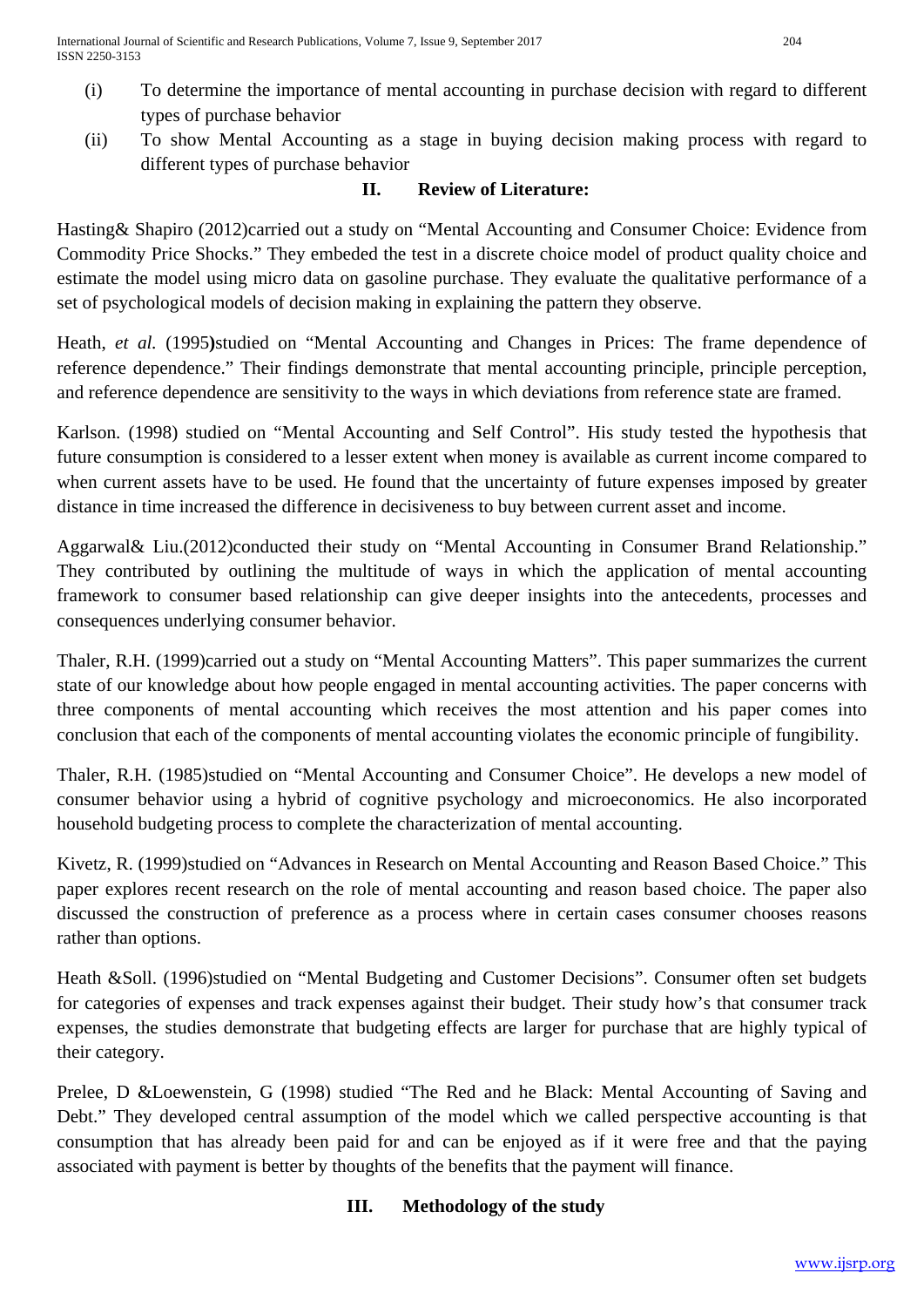For the present study, survey method has been used where state of Assam of India has been selected as the area of survey on purposive basis. The study by nature has been considered as explorative as well as analytical.The study is based on both primary and secondary data and only two demographic variable age and monthly income has been taken respectively. The primary data have been collected through circulating questionnaires among the respondentsfromfive regional divisions of Assam. The secondary data have been collected from various books, journals, newspapers, articles, published materials and by visiting various websites.To carry out the study and to improve the quality of the study, the questionnaire was pre tested on small sample of ten respondents and a minor change was made in the questionnaire. No restriction was made on the basis of age, sex, location and religion.To carry out the present study 100 consumers, 20each from fiveregional divisions of Assam have been selected which are Upper Assam Division, Lower Assam Division, North Assam Division, Central Assam Division and Barak Valley Division The respondents are selected by adopting a method of convenience sampling.

## **Research Questions of the study:**

The following written are the research question, which are taken into consideration for the present study:

- (i) Is there any process in Mental Accounting?
- (ii) Does Mental Accounting apply in purchase decision making?
- (iii)Is there any differentiation in mental accounting process with regard to varying demographic characteristics?

# **IV. Data Analysis**

This analysis and interpretation of data and information of the study has been shown below:

## **Analysis 1:**

| <b>Statement</b> | <b>21-30 Years</b>                  | <b>31-40 Years</b>   | <b>41-50 Years</b>         | 51 years & above    |
|------------------|-------------------------------------|----------------------|----------------------------|---------------------|
|                  | $(100\%)$                           | $(100\%)$            | $(100\%)$                  | $(100\%)$           |
| C.P(i)           | Budget (80%)                        | Budget (92%)         | Budget (84%)               | Budget (76%)        |
| H.P(i)           | Budget (44%)                        | Time $(44\%)$        | Time (48%)                 | Time $(56\%)$       |
| C.P(ii)          | Yes $(96%)$                         | Yes $(100\%)$        | Yes $(100\%)$              | Yes $(92%)$         |
| H.P(ii)          | Yes $(68%)$                         | No (80%)             | No (80%)                   | No (100%)           |
| C.P(iii)         | Yes $(92%)$                         | Yes $(64%)$          | Yes (76%)                  | Yes (76%)           |
| H.P(iii)         | Yes $(64%)$                         | No $(92%)$           | No (100%)                  | No (100%)           |
| C.P(iv)          | Prioritizing your                   | Prioritizing your    | Prioritizing your          | Prioritizing your   |
|                  | purchase (56%)                      | purchase (84%)       | purchase $(64%)$           | purchase (64%)      |
|                  | Prioritizing your<br>purchase (52%) | Use existing pocket  | Use existing pocket of     | Accessing different |
|                  |                                     | of disposable income | disposable income for      | sources of funds to |
| H.P(iv)          |                                     | for the purpose and  | the purpose and let the    | make both purchases |
|                  |                                     | let the future take  | future take care of itself | at the same time    |
|                  |                                     | care of itself (36%) | (56%)                      | (56%)               |
| C.P(v)           | Yes (100%)                          | Yes (96%)            | Yes $(92%)$                | Yes (92%)           |
| H.P(v)           | Yes (60%)                           | No (96%)             | No(100%)                   | No (100%)           |
| C.P(vi)          | Yes (88%)                           | Yes $(92%)$          | Yes (84%)                  | Yes $(84%)$         |
| H P(vi)          | Yes $(68%)$                         | Yes $(60%)$          | Yes (80%)                  | No (80%)            |

# **Table 4.1: Comparative analysis of different buying behavior under different age group**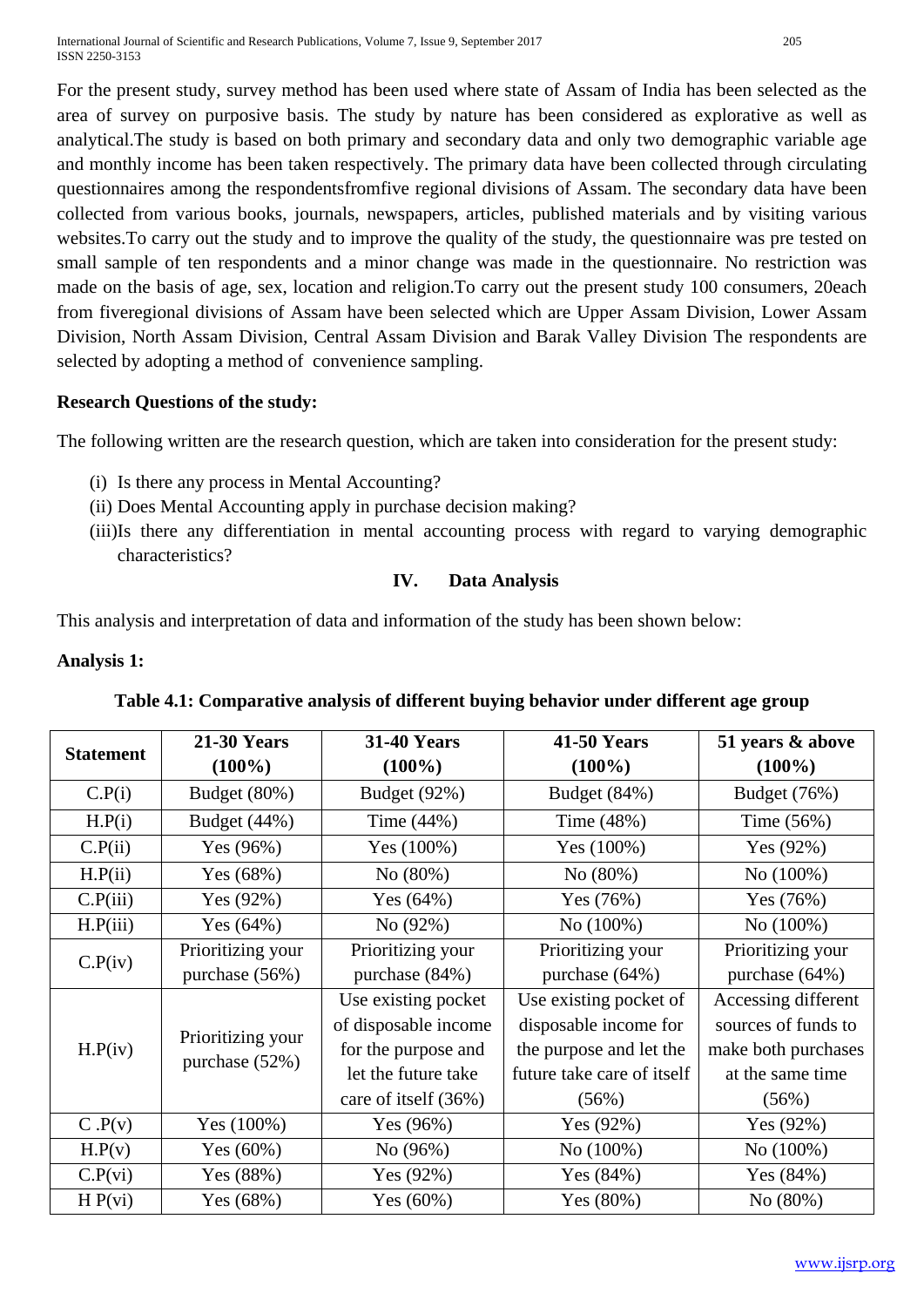International Journal of Scientific and Research Publications, Volume 7, Issue 9, September 2017 206 ISSN 2250-3153

| C.P(vii)  | Brand and quality<br>$(40\%)$  | <b>Brand and Quality</b><br>(56%) | <b>Band and Quality</b><br>(56%) | Product (56%)                  |
|-----------|--------------------------------|-----------------------------------|----------------------------------|--------------------------------|
| H.P(vii)  | Brand and quality<br>(48%)     | Product (48%)                     | Product $(80\%)$                 |                                |
| C.P(viii) | Yes $(56%)$                    | No (56%)                          | Yes $(56%)$                      | Yes $(56%)$                    |
| H.P(viii) | No (56%)                       | Yes $(52%)$                       | $No(100\%)$                      | $No(100\%)$                    |
| C.P(ix)   | Yes (84%)                      | Yes $(96%)$                       | Yes $(96%)$                      | Yes $(96%)$                    |
| H.P(ix)   | No (52%)                       | No (76%)                          | $No(100\%)$                      | $No(100\%)$                    |
| C.P(x)    | Yes (84%)                      | Yes $(92%)$                       | Yes $(96%)$                      | Yes $(96%)$                    |
| H.P(x)    |                                |                                   |                                  |                                |
| C.P(xi)   | Yes $(84%)$                    | Yes $(68%)$                       | No $(60%)$                       | No (60%)                       |
| H.P(xi)   |                                |                                   |                                  |                                |
| C.P(xii)  | Behavior of seller<br>$(60\%)$ | <b>Window Display</b><br>(56%)    | Window Display (64%)             | <b>Window Display</b><br>(64%) |
| H.P(xii)  | Behavior of seller             | Behavior of seller                | Behavior of seller               | <b>Window Display</b>          |
|           | $(40\%)$                       | $(60\%)$                          | (52%)                            | (52%)                          |
| C.P(xiii) | Debit/Credit Card              | Debit/credit Card                 | Debit/Credit card                | Debit/Credit card              |
|           | (52%)                          | (36%)                             | (68%)                            | (68%)                          |
| H.P(xiii) | Cash payment<br>(52%)          | Cash payment (92%)                | Cash payment (92%)               | Cash payment (92%)             |

Source: Field study

From the above comparative table it has been found that in complex buying behavior almost in every age group "Budget" comes in the mind of respondents first while in case of habitual buying behavior only respondent of 21 – 30 year age consider "Budget" first and all other respondents above 30 years said that "Time" comes in their first. It can be easily interpreted from the above table that all the respondents agrees that they evaluate the sources in their mind before raising funds for the purchase in case of complex buying behavior whereas in case of habitual buying behavior, except respondent of 21-30 years all other respondent do not evaluate the sources in their mind before raising funds for the purchase. Furthermore table also said that in case of majority off the respondents thinks about solution for repayment or adjustment to the sources from where they going to raise their fund but same is not in case of habitual buying behavior except of respondents of 21-30 years.The table also provides necessary information about the behavior of respondents in more than one purchase, where in case of complex buying behavior they tend to prioritize their purchase according to their need whereas in case of habitual purchase the same is happen only in case of respondents of 21-30 years. Respondents between 30-50 prefers to use existing pocket of disposable income and they care very less about future expenses while respondents above 50 years tend to access different source of fund to make both the purchase at the same time. In case of complex buying behavior most of the respondents of each age groupsearchinformation prior to making their high priced purchase but the same is not in case of habitual buying behavior except the respondents of 21-30 age group.It has also been found from the table that majority of the respondents in complex and habitual buying behavior of each of each group prefers to restrict their monetary limit before gathering information about the purchasing high-priced products.Majority of the respondents of each group consider brand and quality most in case of complex buying behavior except the age group of 51 & above who consider the product more and totally opposite case of habitual buying behavior. The table also provides information that in case of complex buying behavior, after searching for information respondents generally tend to change their budget but the respondents of age group 31-40 years do not prefer to change their budget whereas in case of habitual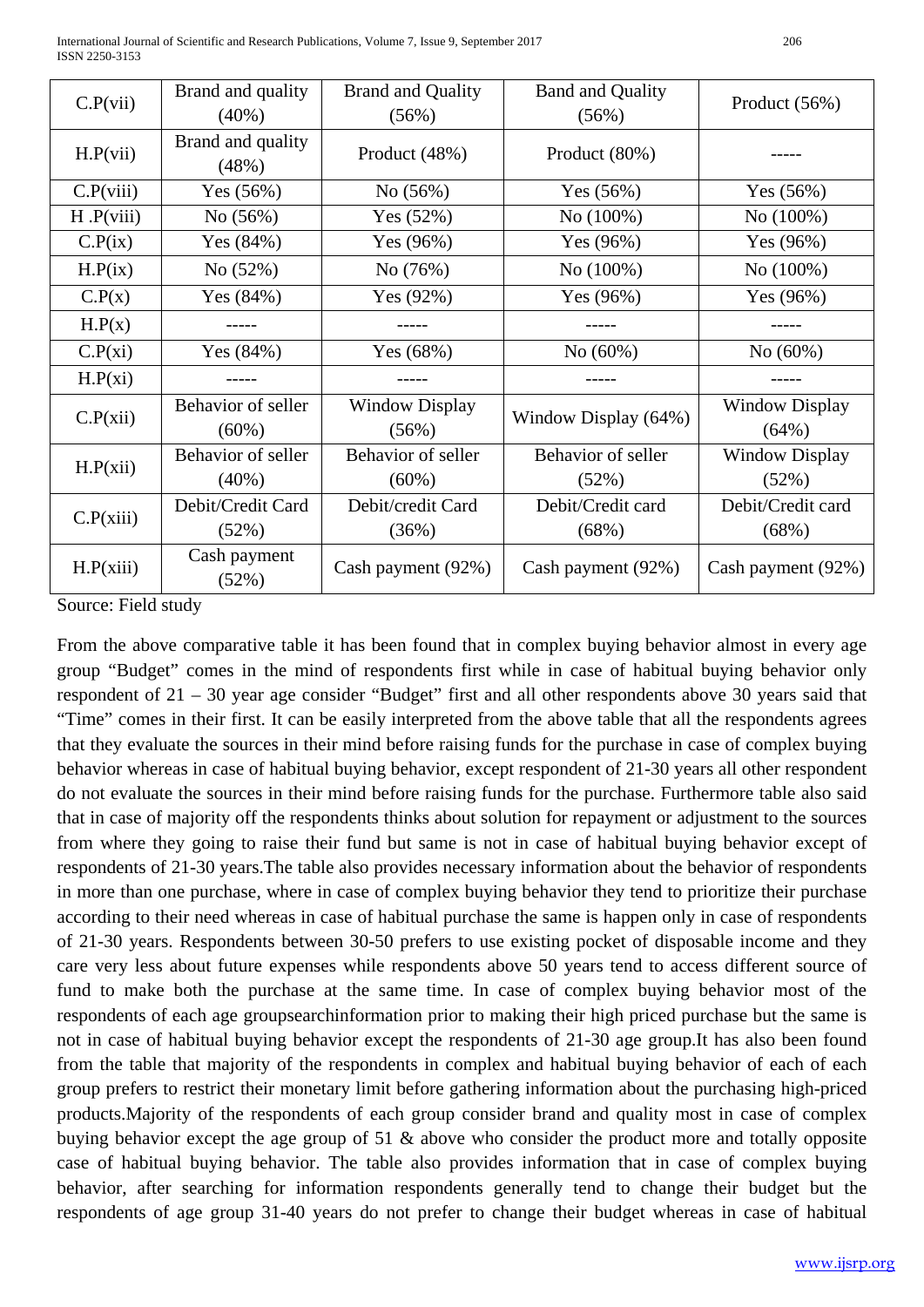purchase it has been observed that only respondents of 31-40 do not prefer to change their budget. It has also been found from the table that in case of complex buying behavior, majority of all the age group respondents tends to evaluate alternatives and they mainly evaluate alternatives in product or services, brands, price categories and offers and payment whereas in case of habitual purchase majority of the respondent of every age group do not prefer to evaluate alternatives in their purchase.

After evaluating the alternatives, it can be said from the table that in case of complex buying behavior, respondents from 21-40 years prefer to make changes in their budget whereas respondents of above 40 years generally don't prefer to make changes in their budget.Furthermore the table also provides information about window display which is most preferable for the respondents of above 30 years andbehavior of the seller is more preferable for the respondents of 21-30 years. But taking about habitual buying behavior respondents age between 21-50 years, considered behavior of seller most except budget while age group of 51 & above prefer window display most except budget.In addition to the above information the table also reveals that Debit/Credit card payment is the most preferablemodeof payment to use in case of complex buying behavior.

|  |  |  |  |  |  | Analysis 2: Comparative analysis of different buying behavior under differentmonthly income |  |
|--|--|--|--|--|--|---------------------------------------------------------------------------------------------|--|
|--|--|--|--|--|--|---------------------------------------------------------------------------------------------|--|

|                  | <b>Below 10,000</b>                       | $10,000 - 24,999$                                                                              | $25,000 - 39,999$                            | 40,000 & above                                                                                 |
|------------------|-------------------------------------------|------------------------------------------------------------------------------------------------|----------------------------------------------|------------------------------------------------------------------------------------------------|
| <b>Statement</b> | $(100\%)$                                 | $(100\%)$                                                                                      | $(100\%)$                                    | $(100\%)$                                                                                      |
| C.P(i)           | Budget (76.92%)                           | Budget (86.66%)                                                                                | Budget (69.23%)                              | Budget (77.77%)                                                                                |
| H.P(i)           | Budget (65.38%)                           | Time (40%)                                                                                     | Budget (38.46%)                              | Budget (38.88%)                                                                                |
| C.P(ii)          | Yes (96.15%)                              | Yes (76.66%)                                                                                   | Yes (80.76%)                                 | Yes (83.33%)                                                                                   |
| H.P(ii)          | Yes (76.92%)                              | No (63.33%)                                                                                    | No (65.38%)                                  | No (55.55%)                                                                                    |
| C.P(iii)         | Yes (96.15%)                              | Yes (93.33%)                                                                                   | Yes $(61.53%)$                               | Yes $(61.11\%)$                                                                                |
| H.P(iii)         | Yes (76.92%)                              | No (83.33%)                                                                                    | No (73.07%)                                  | No (72.22%)                                                                                    |
| C.P(iv)          | Prioritizing your<br>purchase $(61.53\%)$ | Prioritizing your<br>purchase (46.66%)                                                         | Prioritizing your<br>purchase (61.53%)       | Accessing different<br>sources of funds to<br>make both purchases<br>at the same time<br>(50%) |
| H.P(iv)          | Prioritizing your<br>purchase $(61.53%)$  | Use existing pocket<br>of disposable income<br>and let the future take<br>care of itself (50%) | Prioritizing your<br>purchase<br>$(53.84\%)$ | Prioritizing your<br>purchase (50%)                                                            |
| C.P(v)           | Yes $(84.61\%)$                           | Yes (100%)                                                                                     | Yes (80.76%)                                 | Yes (72.22%)                                                                                   |
| H.P(v)           | Yes $(61.53%)$                            | No (76.66%)                                                                                    | No (73.07%)                                  | No (72.22%)                                                                                    |
| C.P(vi)          | Yes (80.76%)                              | Yes (80%)                                                                                      | Yes (84.61%)                                 | Yes (66.66%)                                                                                   |
| H.P(vi)          | Yes (65.38%)                              | No (66.66%)                                                                                    | Yes (53.84%)                                 | No (72.22%)                                                                                    |
| C.P(vii)         | Product (34.61%)                          | <b>Band and Quality</b><br>(33.33%)                                                            | Product (42.30%)                             | Product (33.33%)                                                                               |
| H.P(vii)         | Brand and quality<br>$(34.61\%)$          | Product (33.33%)                                                                               | Product (34.61%)                             | Brand and quality<br>$(16.66\%)$                                                               |
| C.P(viii)        | Yes (76.92%)                              | Yes (56.66%)                                                                                   | Yes (65.38%)                                 | Yes (100%)                                                                                     |
| H.P(viii)        | Yes (65.38%)                              | No (86.66%)                                                                                    | No (65.38%)                                  | No $(61.11\%)$                                                                                 |

**Table 4.2:**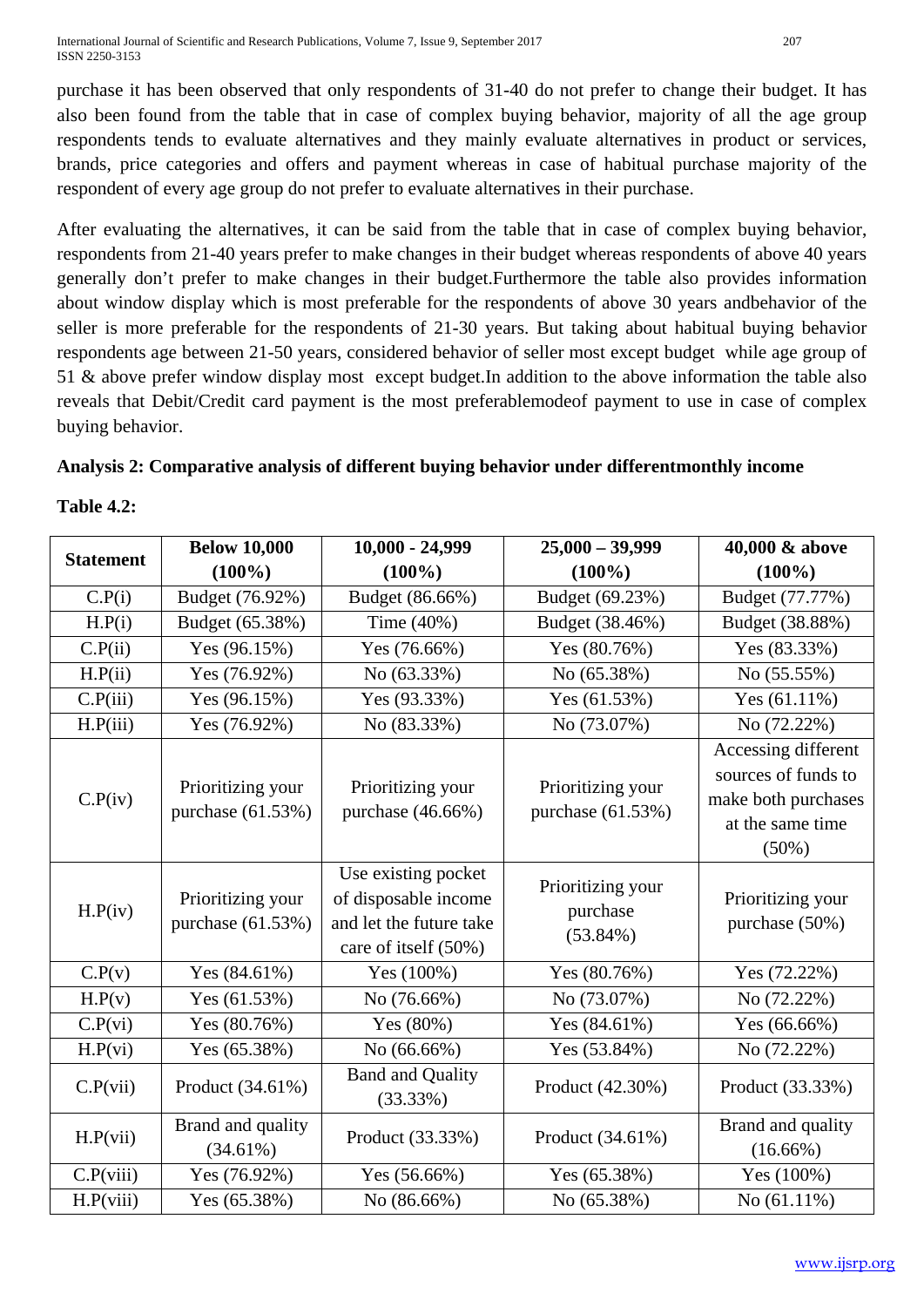International Journal of Scientific and Research Publications, Volume 7, Issue 9, September 2017 208 ISSN 2250-3153

| C.P(ix)   | Yes $(80.76%)$     | Yes $(86.66\%)$       | Yes $(76.92\%)$    | Yes $(77.77%)$     |
|-----------|--------------------|-----------------------|--------------------|--------------------|
| H.P(ix)   | Yes $(61.53%)$     | No (80%)              | No $(61.53%)$      | No $(85.55\%)$     |
| C.P(x)    | Yes $(65.38%)$     | Yes $(83.33%)$        | Yes $(76.92\%)$    | Yes $(66.66\%)$    |
| H.P(x)    | Yes $(57.69%)$     | Yes $(13.33%)$        | Yes $(26.92\%)$    | Yes $(27.77%)$     |
| C.P(xi)   | Yes $(61.53%)$     | No (50%)              | Yes $(53.84\%)$    | Yes $(66.66\%)$    |
| H.P(xi)   | Yes $(57.69%)$     | Yes $(13.33%)$        | Yes $(23.07%)$     | Yes $(38.88%)$     |
| C.P(xii)  | Behavior of seller | <b>Window Display</b> | Behavior of seller | Behavior of seller |
|           | $(53.84\%)$        | $(46.66\%)$           | $(53.84\%)$        | $(44.44\%)$        |
| H.P(xii)  | Behavior of seller | Behavior of seller    | Behavior of seller | Behavior of seller |
|           | (57.69%)           | $(60\%)$              | $(65.38\%)$        | (55.55%)           |
| C.P(xiii) | Cash payment       | Debit/credit Card     | Debit/Credit card  | Debit/Credit card  |
|           | $(50\%)$           | $(46.66\%)$           | $(53.84\%)$        | $(61.11\%)$        |
| H.P(xiii) | Cash payment       | Cash payment          | Cash payment       | Cash payment       |
|           | (80.76%)           | $(66.66\%)$           | $(76.92\%)$        | $(83.33\%)$        |

Source: field study

From the table no. 4.2, it has been found that in complex buying behavior almost in every age group "Budget" comes in the mind of respondents first while in case of habitual buying behavior only respondent of 21 – 30 year age consider "Budget" first and all other respondents above 30 years said that "Time" comes in their first. It can be easily interpreted from the above table that all the respondents agrees that they evaluate the sources in their mind before raising funds for the purchase in case of complex buying behavior whereas in case of habitual buying behavior, except respondent of 21-30 years all other respondent do not evaluate the sources in their mind before raising funds for the purchase. Furthermore table also said that in case of majority off the respondents thinks about solution for repayment or adjustment to the sources from where they going to raise their fund but same is not in case of habitual buying behavior except of respondents of 21-30 years. The table also provides necessary information about the behavior of respondents in more than one purchase, where in case of complex buying behavior they tend to prioritize their purchase according to their need whereas in case of habitual purchase the same is happen only in case of respondents of 21-30 years. Respondents between 30-50 prefers to use existing pocket of disposable income and they care very less about future expenses while respondents above 50 years tend to access different source of fund to make both the purchase at the same time. In case of complex buying behavior most of the respondents of each age group search information prior to making their high priced purchase but the same is not in case of habitual buying behavior except the respondents of 21-30 age group. It has also been found from the table that majority of the respondents in complex and habitual buying behavior of each of each group prefers to restrict their monetary limit before gathering information about the purchasing high-priced products. Majority of the respondents of each group consider brand and quality most in case of complex buying behavior except the age group of 51 & above who consider the product more and totally opposite case of habitual buying behavior. The table also provides information that in case of complex buying behavior, after searching for information respondents generally tend to change their budget but the respondents of age group 31-40 years do not prefer to change their budget whereas in case of habitual purchase it has been observed that only respondents of 31-40 do not prefer to change their budget. It has also been found from the table that in case of complex buying behavior, majority of all the age group respondents tends to evaluate alternatives and they mainly evaluate alternatives in product or services, brands, price categories and offers and payment whereas in case of habitual purchase majority of the respondent of every age group do not prefer to evaluate alternatives in their purchase.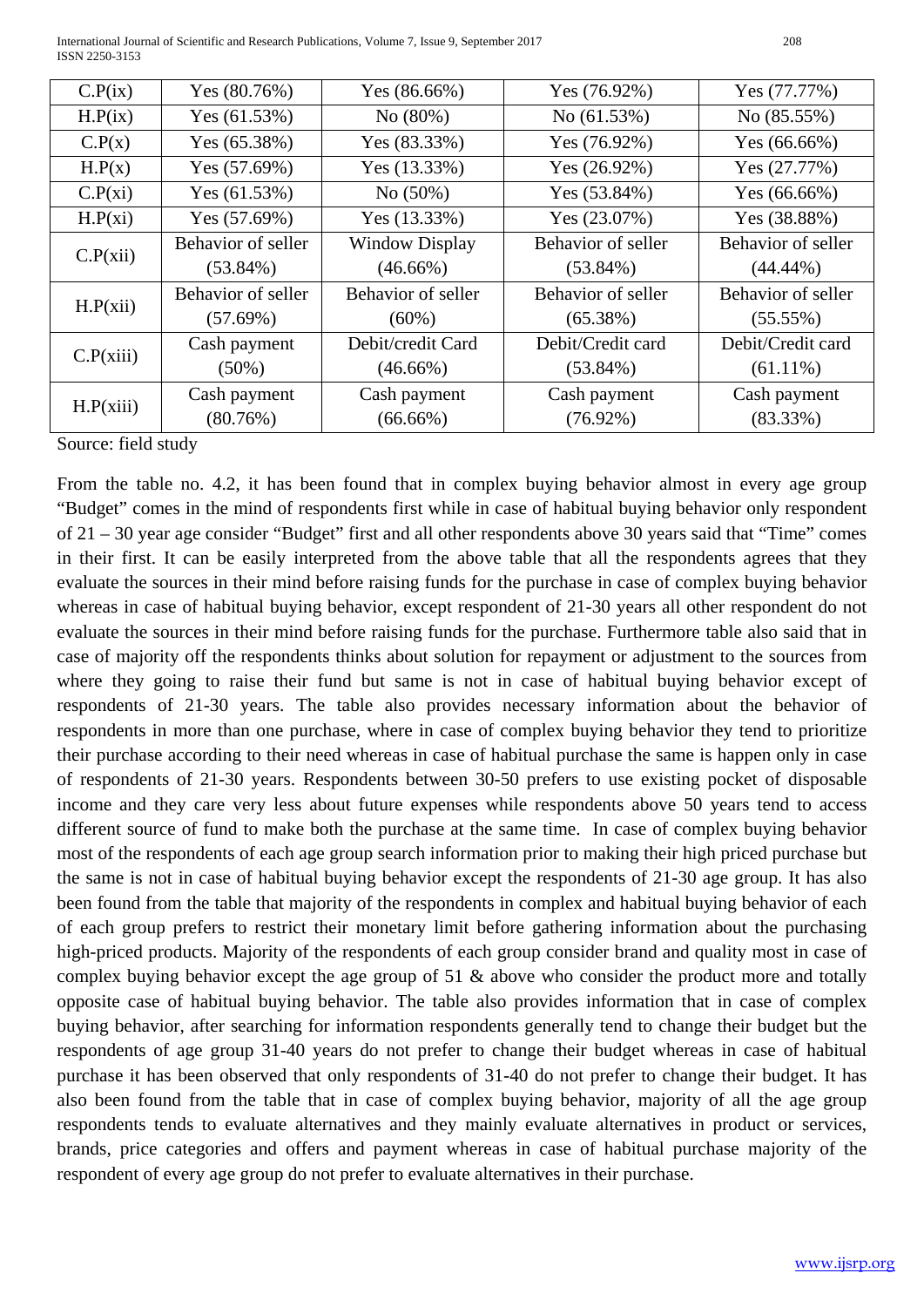After evaluating the alternatives, it can be said from the table that in case of complex buying behavior, respondents from 21-40 years prefer to make changes in their budget whereas respondents of above 40 years generally don't prefer to make changes in their budget. Furthermore the table also provides information about window display which is most preferable for the respondents of above 30 years and behavior of the seller is more preferable for the respondents of 21-30 years. But taking about habitual buying behavior respondents age between 21- 50 years, considered behavior of seller most except budget while age group of 51 & above prefer window display most except budget. In addition to the above information the table also reveals that Debit/Credit card payment is the most preferable mode of payment to use in case of complex buying behavior.

#### **V. Findings of the study**

#### **On the basis of age groups:**

After a deep and thorough analysis of the responses of the sample respondents the important findings which came out from the study has been summarized below:

- I. The present study reveals that while purchasing any item budget comes first in the minds of the respondents in case of complex purchase but time comes first when need is arises in habitual Purchase.
- II. The study shows that in case of complex purchase, majority of the respondents evaluate the sources in their mind, from where they will raise the fund for purchase whereas in case of habitual purchase majority of the respondent does not evaluate the sources fromwhere they will raise fund for purchase.
- III. Out of total respondents, majority of the respondents thinks about solution for repayment or adjustment to the sources from where they are going to raise their fund but in case of complex purchase but in case of habitual purchasemajority of the respondents does not prefer to think about repayment or adjustment to the sources from where they will raise their fund.
- IV. In case ofmore than one complex purchase vast majority of respondents like to priorities their purchase but in case of habitual purchase respondents prefer to use their existing pocket of disposable income and bother very less about future expenses.
- V. A vast majority of respondents prefers to search information prior to making complex purchase whereas majority of the respondentsdoes not search for information while making habitual purchase.
- VI. The study reveals that in both complex and habitual purchases, majority of the respondent prefers to restrict their monetary limit before gathering information about products.
- VII. Out of total respondents, majority of the respondents prefers brand and quality most in case of complex purchase whereas in case of habitual purchase respondents tend to search information about products
- VIII. The study reveals that in case of complex purchase, after searching the information majority of the respondents prefer to make changes in their budget whereas in case of habitual purchase respondents do not prefer to make changes in their budget.
	- IX. In case of complex buying behavior, majority of the respondent evaluates alternatives in products/services, brands, price categories and offers and payment facilities whereas in case of habitual purchase majority of the respondent do not prefer to evaluate alternatives.
	- X. It is found from the study that after evaluating alternatives in complex purchase half of the total respondents do not prefer to make changes in their budget whereas other half prefers to make changes in their budget.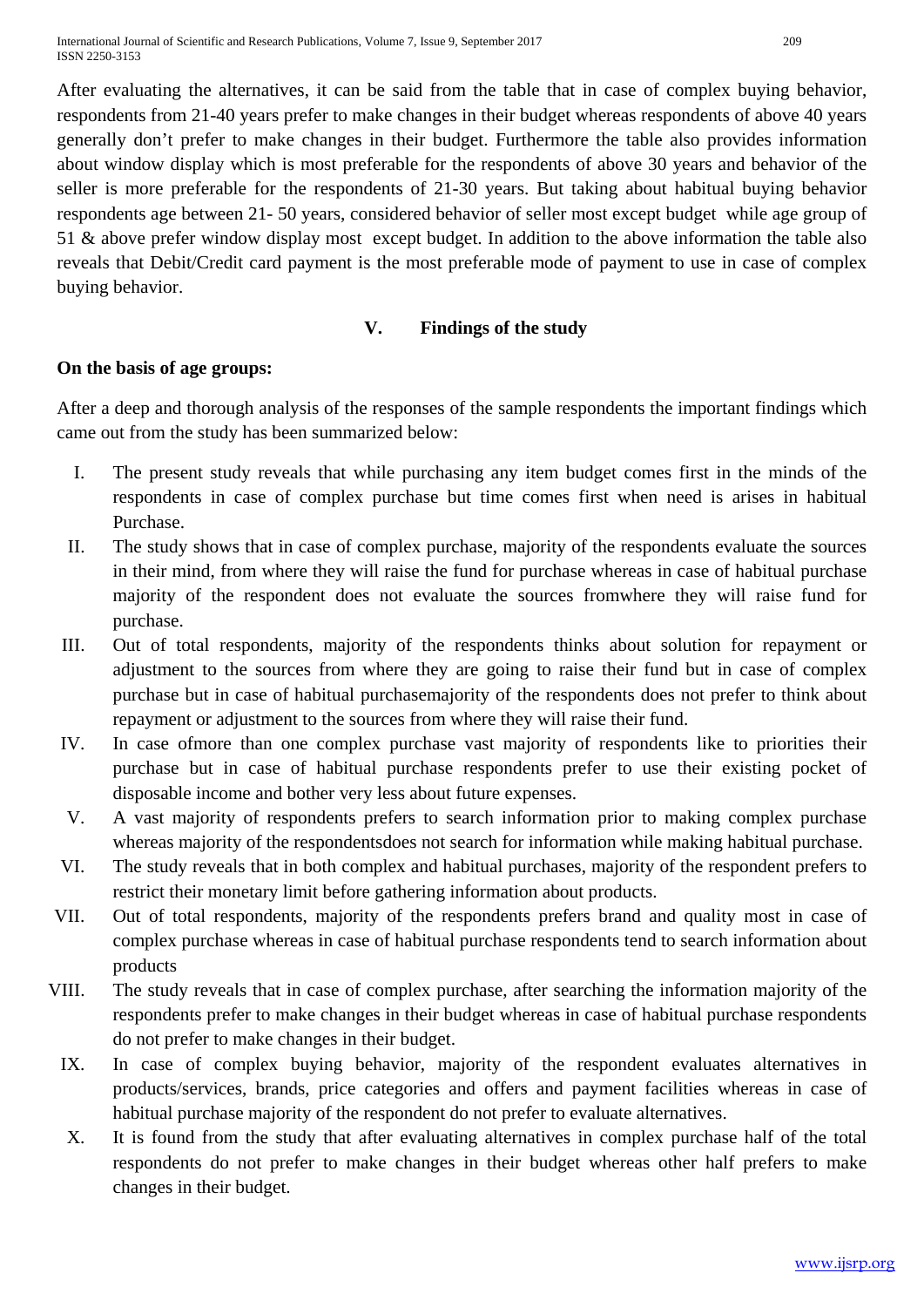- XI. Except budget, window display is considered most by majority of the respondents in complex purchase whereas behavior of the seller is considered most in habitual purchase.
- XII. Debit card/Credit card is considered as the most preferred option for payment in complex purchase whereas cash payment is considered most in habitual purchase.

## **On the basis of Monthly Income:**

After a deep and thorough analysis of the responses of the sample respondents the important findings which came out from the study has been summarized below:

- I. The present study reveals that while purchasing any item budget comes first in the minds of the respondents both in case of complex and habitual purchase.
- II. The study shows that in case of complex purchase, majority of the respondents evaluate the sources in their mind, from where they will raise the fund for purchase whereas in case of habitual purchase majority of the respondent does not evaluate the sources from where they will raise fund for purchase.
- III. Out of total respondents, majority of the respondents thinks about solution for repayment or adjustment to the sources from where they are going to raise their fund but in case of complex purchase but in case of habitual purchase majority of the respondents does not prefer to think about repayment or adjustment to the sources from where they will raise their fund.
- IV. In case of more than one complex and habitual purchase vast majority of respondents like to priorities their purchase.
- V. A vast majority of respondents prefers to search information prior to making complex purchase whereas majority of the respondents does not search for information while making habitual purchase.
- VI. The study reveals that in both complex and habitual purchases, majority of the respondent prefers to restrict their monetary limit before gathering information about products.
- VII. Out of total respondents, majority of the respondents prefers brand and quality most in case of complex purchase whereas in case of habitual purchase respondents tend to search information about products
- VIII. The study reveals that in case of complex purchase, after searching the information majority of the respondents prefer to make changes in their budget whereas in case of habitual purchase respondents do not prefer to make changes in their budget.
	- IX. In case of complex buying behavior, majority of the respondent evaluates alternatives in products/services, brands, price categories and offers and payment facilities whereas in case of habitual purchase majority of the respondent do not prefer to evaluate alternatives.
	- X. It is found from the study that after evaluating alternatives in complex purchase half of the total respondents do not prefer to make changes in their budget whereas other half prefers to make changes in their budget.
	- XI. Except budget, window display is considered most by majority of the respondents in complex purchase whereas behavior of the seller is considered most in habitual purchase.
- XII. Debit card/Credit card is considered as the most preferred option for payment in complex purchase whereas cash payment is considered most in habitual purchase.

## **Answers to the research questions:**

(i) What is Mental Accounting?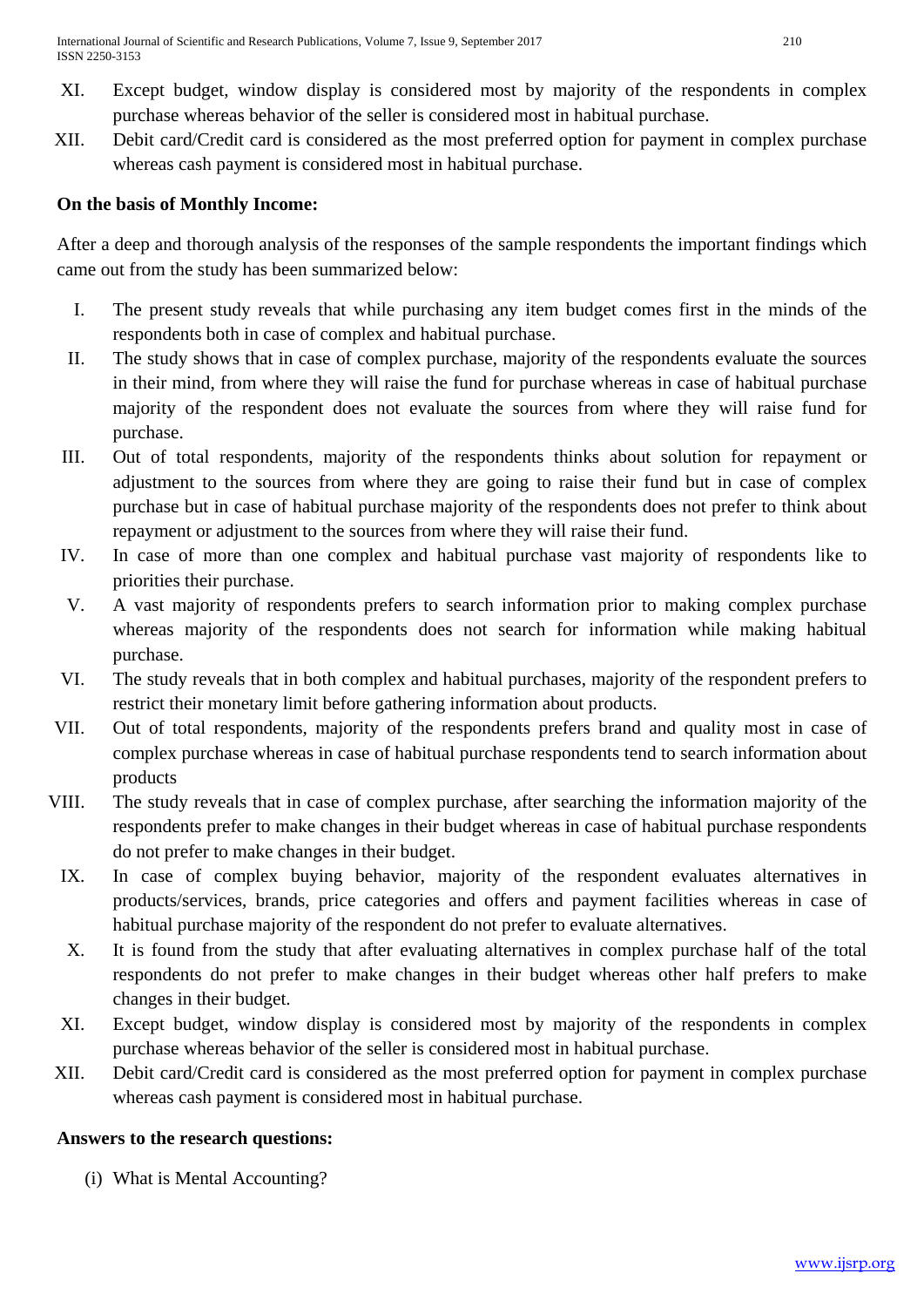Mental Accounting refers to the tendency for people to separate their money into separate accounts based on a variety of subjective criteria, like the source of the money and intent for each account.

(ii) Does Mental Accounting apply in purchase decision making?

Answer: From the study it has been found that mental accounting is applied in purchase decision. It has been found from the study that people knowingly or unknowingly do mental accounting while taking purchase decisions especially in case of complex purchase as the involvement is very high. As soon as need is recognized by the people they tend to make an account in the name of that need in their minds. And after making the account in their mind they tend to keep proper record of that account and they adjust the account whenever necessary. So as we know that we tend to follow certain steps in purchase decision making and it can be said from this study that Mental accounting comes after the need recognition and before information search because in this study most of the respondents said they tend to set their budget before searching information. So Mental accounting can be seen as a stage which comes after need recognition stage and before the information search stage.

# (iii) Is there any process of Mental Accounting?

Answer: Mental accounting is a process which take place in the minds of the consumer as it has been found from the study that first the need for money arises as soon as the need for any product/service arises. Then majority of the respondents tries to make tentative budget for their monetary requirement which is needed to satisfy the need. After making budget people tries to evaluate the sources in their mind from where they will raise their fund also consider the solutions for repayment and adjustments to those sources. After this they acquire the money from the appropriate source and go for information search regarding product or services.

So we can show it as a Mental Accounting Process like:



(iv) Is there any differentiation in mental accounting process with regard to varying demographic characteristics?

Answer: It has been observed from the study that Mental accounting process applies only in case of complex purchase because in case of habitual purchase people do not tend to follow the mental accounting process just like in case of purchase decision making.

## **5.3 Conclusion of the study:**

The main purpose of the study was to create a deeper and through consideration about mental accounting and its importance in purchase decision making. As we know how important mental accounting can benow a days and how much it influence the purchase decision of a consumer. In order to comply with the study, a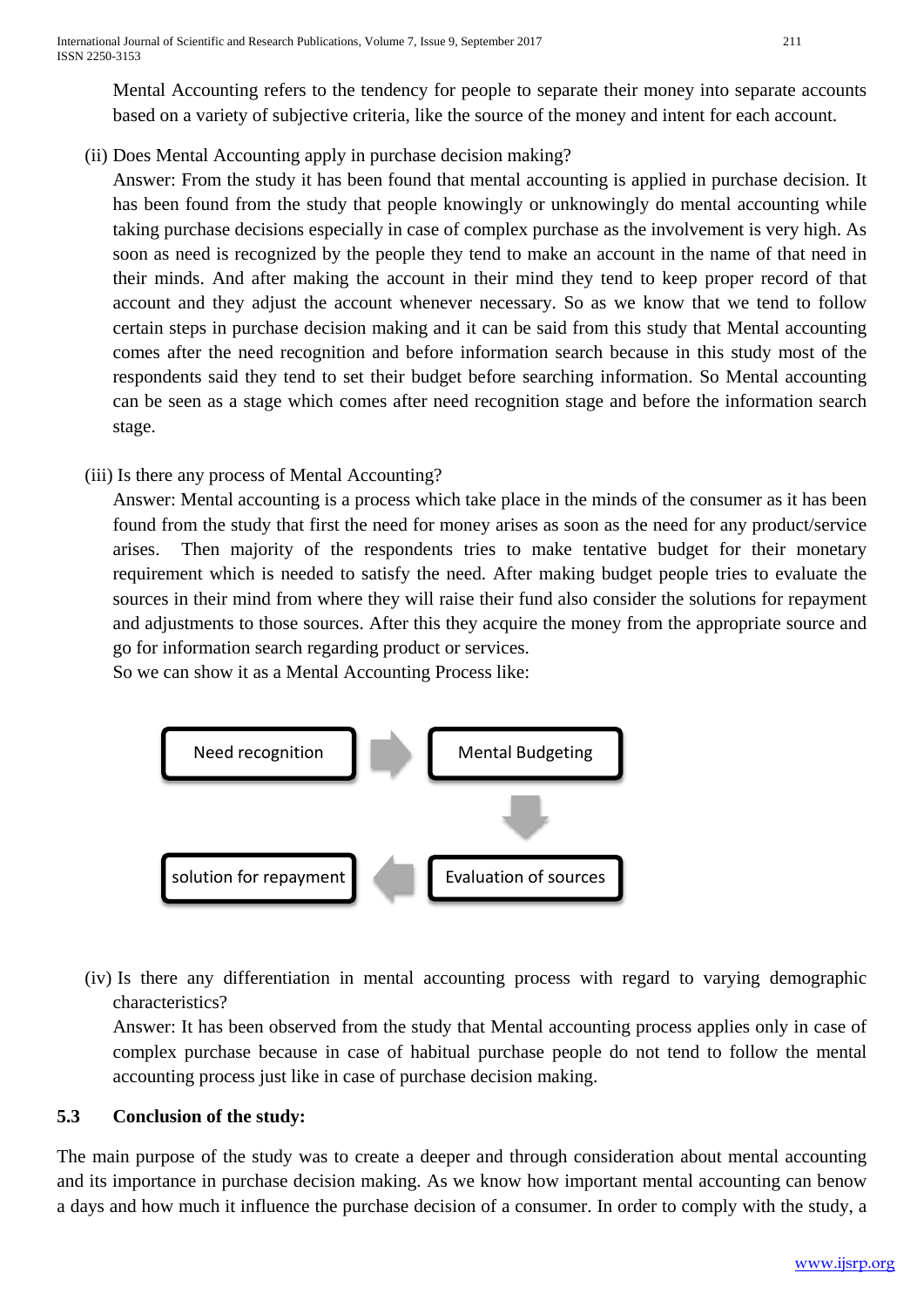questionnaire has been distributed among 200 respondents and the study reveals that mental accounting has a strong and positive influence in purchase decision making. The study also reveals that in the purchase decision making people tend to follow mental accounting especially in a case of complex buying behavior. In this study it has also been found thatwhilepurchasing, budget is something which comes to the mind of the customer first. The study reveals that people generally tend to make accounts in their mind for all expenses and after making accounts in their mind they go through a process which we can call as mental accounting process where they consider the source for the money, repayment to those sources etc. but mental accounting process generally very effective only in case of complex purchase where the involvement of the consumer is very high.

## **REFERENCE**

- 1. **Aggrawal,P., and Liu,M.W.,(2012) Thaler, R.,(1999):** "Mental Accounting Matters", Journal of Behavioral Decision Making, Vol.12.
- 2. **Alamgir, M., Nasir, T., Shamsuddoha, M., and Nedelea, A., '**Influence of brand name on consumer decision making process-An empirical study on car buyers'; Stefan Cel Mare, 10(2), 2010.
- 3. **Doostar, M., Akhlagh, E.M., and Abadi, M.K.I., '**Analysis of the Impact of Brand Assets on the Buying Decisions of Final Consumer'; Journal of Basic and Applied Scientific Research, 2(9), 2012.
- 4. **Hasting, J., and Shapiro, J,M., '**Mental Accounting and consumer choice: Evidence from commodity price shocks'; National Bureau of Economic Research, Cambridge, Working Paper 18248, 2012.
- 2. **Heath, C., and Soll, JB., '**Mental Budgeting and Customer Decisions';The Journal of Consumer Research, Vol. 23(1), 1996.
- 3. **Heath, T.B., Chatterjee, S., and France, K.R., '**Mental Accounting and Changes in Prices: The frame dependence of reference dependence'; Journal of Consumer Research, Vol. 22(1), 1995.
- 4. **Karlson, N., '**Mental Accounting and Self Control'; Goteborg Psychological reports, Vol. 28(2), 1998.
- 5. **Kaur, P., '**Brand choice decision of Indian consumers'; Journal of Business and Management, 15(1), 2013.
- 6. **Kivetz, R.,** 'Advances in Research on Mental Accounting and Reason Based Choice'; Marketing letters, Vol.10 (3), 1999.
- 7. **Khasawneh&Hasouneh. (2010): '**The effect of familiar brand names on consumer behavior: A Jordanian Perspective', International Research Journal of Finance and Economics.
- 8. **Loewenstein, G., and Prelec, D.,** 'The Red and the Black: Mental Accounting of Saving and Debt'; The Journal of Market Science, Vol.17 (1), 1998.
- 9. **Milkman, K.L., and Beshears, J.,** 'Mental Accounting and Small Windfall: evidence from an online grocer'; Journal of Economic Behavior and Organization, Vol. 71, 2009.
- 10. **Offeh, B.E.,Addo, R., Donkor, A.C., '**The effect of branding on consumer buying behavior in local Ghanaian movie industry';A dissertation submitted to the Christian Service University, Ghana, 2013.
- 11. **Ranyard, R., Hinkley, L., Williamson, J., & McHugh, S.,** 'The Roe of Mental Accounting in consumer credit decision processes'; Journal of Economic Psychology, Vol. 27, 2006.
- 12. **Shehzad, U., Ahmad,S., Iqbal, K., Nawaz, M., Usman, S., '**Influence of brand name on consumer choice and decision'; Journal of Business and Management, 16(6), 2014.
- 13. **Shiv, B., and Fedorikhin, A.,** 'Heart and Mind in Conflict: The interplay of affect and cognition in consumer decision making'; The Journal of Consumer Research, Vol. 26(3), 1999.
- 14. **Tam, K.K., '**Effect of brand image on consumer purchasing behavior on clothing: Comparison between'; Doctoral Dissertation, University of Nottingham, 2007.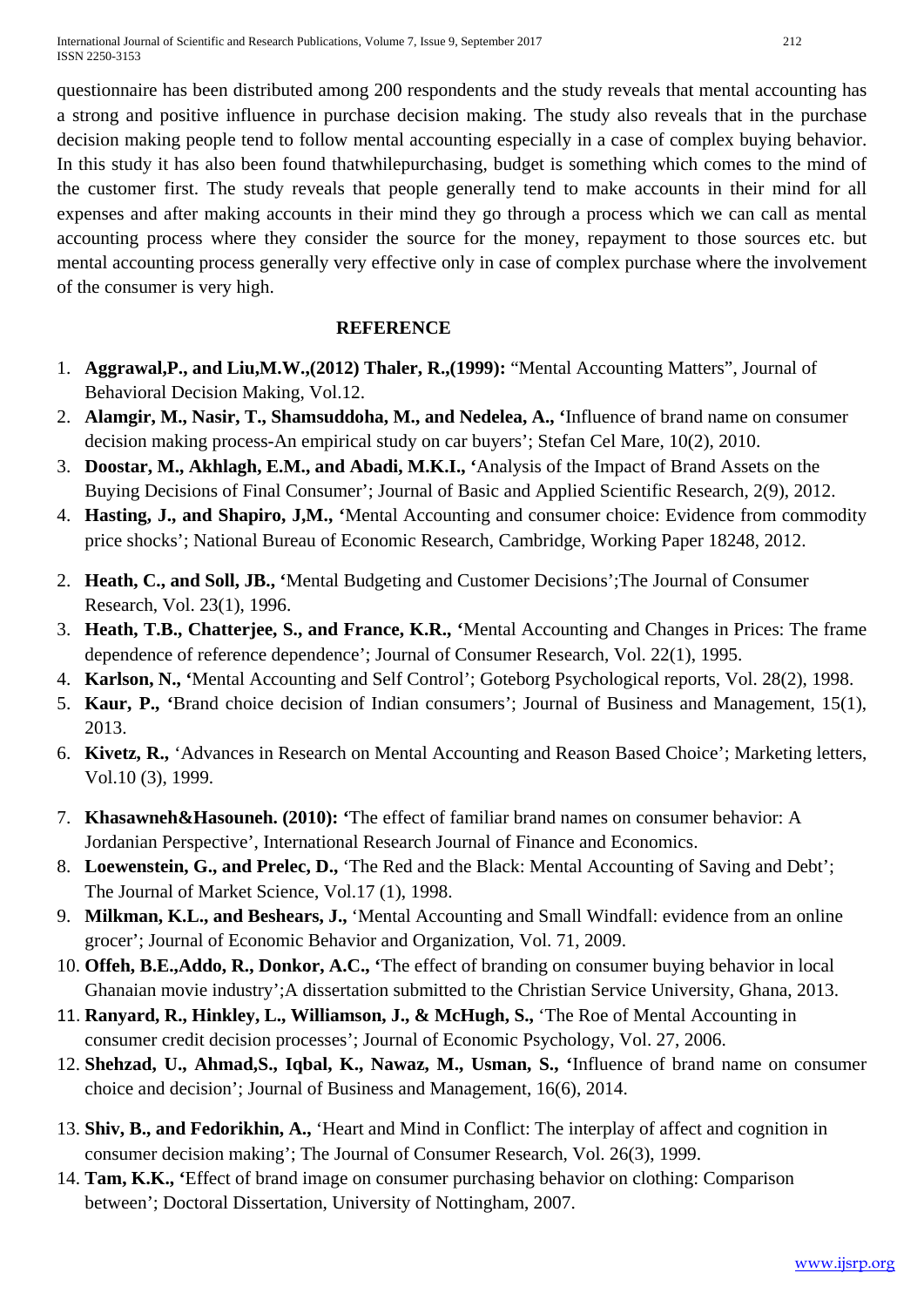- 15. **Thaler, R.H.,** 'Mental Accounting and Consumer Choice'; Marketing Science, Vol. 4(3), 1985.
- 16. **Zhang, T., and Zhang, D.,** 'Agent Based Simulation of consumer purchase decision making'; Journal of Business Research, Vol. 60, 2007.
- 17. **Haloi, P.K.,** 'Functioning, Problems and Prospect of co-operative Banking in Assam-A case study of Co-operative banks operating in Guwahati City'; Minor Research Project submitted to the University Grant Commisssion, NERO, Guwahati, 2010.
- 18. **Khurana, S.,** 'Buying behavior and brand awareness in GSM Mobile handset sector: An empirical study'; Journal of Applied Management & Computer Science, Vol. 4; 2011.
- 19. **Lassar, W., Mittal, B., and Sharma, A.,** 'Measuring consumer-based brand equity'; Journal of consumer marketing, Vol. 12 No. 4; 2005.
- 20. **Pitta, D.A., and Katsanis, L.P.,** 'Understanding brand equity for successful brand extension'; Journal of Consumer Marketing, Vol. 12 No. 4; 2005.
- 21. **Sen, S.,** 'The effect of brand name suggestiveness and decision goal on the development of brand knowledge'; Journal of Consumer Psychology, Vol. 8 No. 4; 1999.

# QUESTIONNAIRE

# **PERSONAL INFORMATION (SECTION A)**

Name (optional)

Age:

Gender:

Income (Monthly):

Married/Unmarried Status:

Number of Dependents:

## **Objective 1 (SECTION B)**

## A. In Case of Complex Buying Behaviour:

If you felt the necessity (problem recognition) to buy one or more than one a high price and equally essential product/service(**say a car or Home appliance**) then:

(i) which of these comes to your mind first……

a) Budget b) Time c) Information d) Past experience

- (ii) Do you evaluate the sources in your mind, from where you will raise your fund for the purchase?  $Yes$   $|$  No
- (iii) Before acquiring the money, do you think about solutions for repayment or adjustment to the source from where are you going to raise your funds? Yes No
- (iv) which of these do you consider the most in case of more than one purchase  $\dots$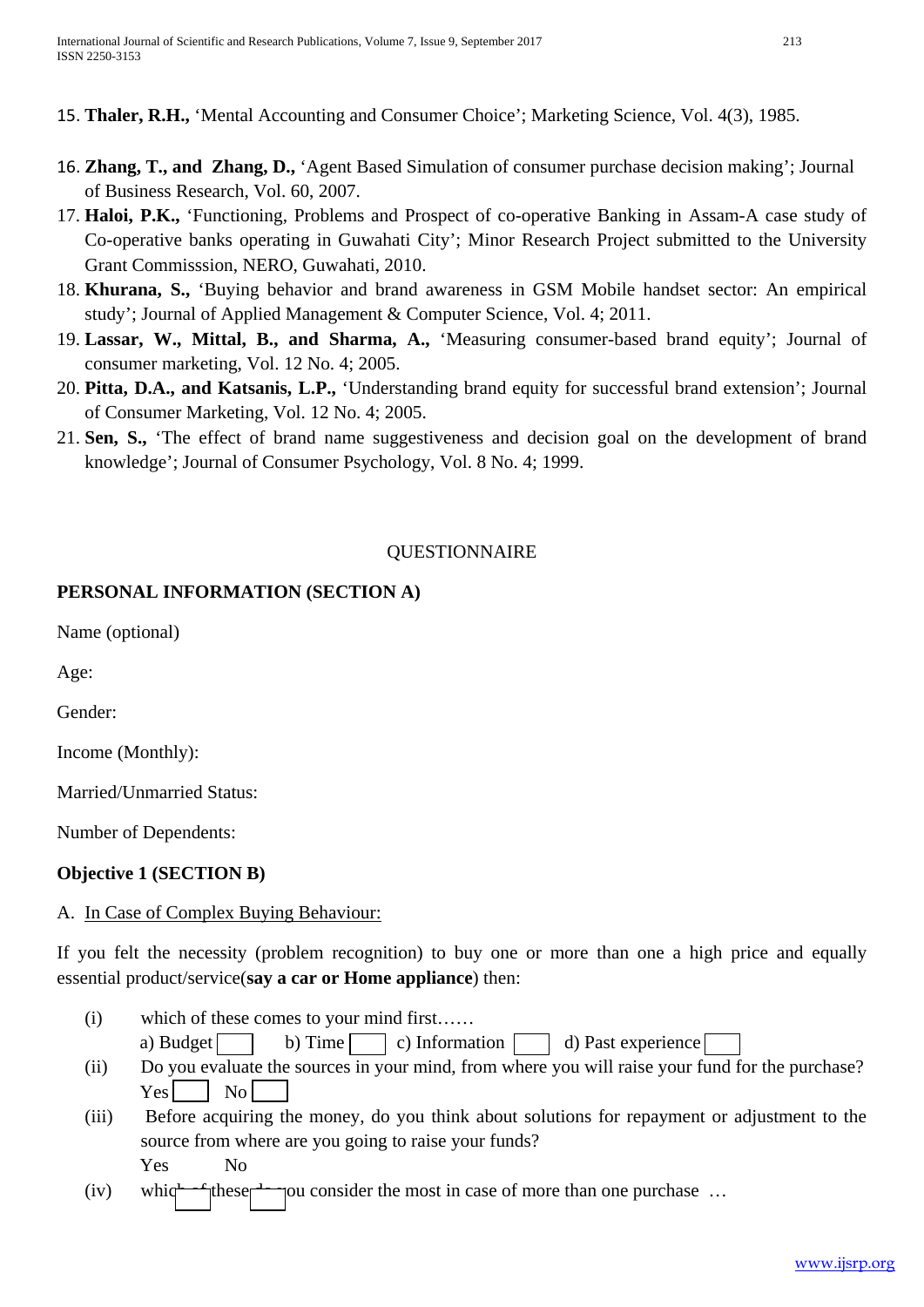$\lceil$ 

|         | (a) prioritizing your purchase( $\frac{1}{2}$ ressing different sources of funds to make both purchases at<br>the same time(c) use your existing pocket is essentially is possible income for the purpose and let the future<br>take care of itself |
|---------|-----------------------------------------------------------------------------------------------------------------------------------------------------------------------------------------------------------------------------------------------------|
| (v)     | Do you search for information prior to making your high-priced purchases?                                                                                                                                                                           |
|         | N <sub>0</sub><br>Yes                                                                                                                                                                                                                               |
| (vi)    | Do you set your budget or restrict your monetary limit before gathering information about the                                                                                                                                                       |
|         | purchasing high-priced products?                                                                                                                                                                                                                    |
|         | Yes<br>No                                                                                                                                                                                                                                           |
| (vii)   | If yes, while searching for information, which of do you consider most<br>(a) Product $\lceil$<br>uality<br>(c)<br><sub>Ind</sub><br>$(d)$ $\mathbf{I}$<br>gs                                                                                       |
| (viii)  | After searching the information, do you generally prefer to make changes in your budget?                                                                                                                                                            |
|         | No<br>Yes                                                                                                                                                                                                                                           |
| (ix)    | Do you evaluate alternatives while making your high-priced purchase?                                                                                                                                                                                |
|         | Yes<br>N <sub>o</sub>                                                                                                                                                                                                                               |
| (x)     | If yes, do you consider alternatives in (a) products/services (b) brands (c)Availability(d)<br>offers<br>$\overline{\mathcal{L}}$                                                                                                                   |
|         | and payment facilities<br>N <sub>o</sub><br>Yes                                                                                                                                                                                                     |
| $(x_i)$ | After evaluating the alternatives, do you generally prefer to make changes in your budget?                                                                                                                                                          |
|         | N <sub>o</sub><br>Yes                                                                                                                                                                                                                               |
| (xii)   | What do you consider the most except money while purchasing                                                                                                                                                                                         |
|         | a) behaviour of the seller $\vert$<br>ndow display<br>$c)$ lo<br>in and cleanlinessd) Others                                                                                                                                                        |
|         | B. Habitual Buying Blarit Bloom                                                                                                                                                                                                                     |
|         | If you felt the necessity (problem recognition) to buy one product/service where involvement is high but                                                                                                                                            |
|         | very few perceived difference among brands (say a sugar or toothpaste) then:                                                                                                                                                                        |
| (i)     | which of these comes to your mind first?                                                                                                                                                                                                            |
|         | b) Time $\vert$<br>a) Budget<br>d) Past experience<br>c) Information                                                                                                                                                                                |
| (ii)    | Do you evaluate the sources in your mind, from where you will raise your fund for the purchase?<br>No<br>Yes                                                                                                                                        |
| (iii)   | Before acquiring the money, do you think about solutions for repayment or adjustment to the                                                                                                                                                         |
|         | source from where are you going to raise your funds?                                                                                                                                                                                                |
|         | N <sub>0</sub><br>Yes                                                                                                                                                                                                                               |
| (iv)    | you consider the most in case of more than one purchase<br>which $\frac{1}{2}$ these                                                                                                                                                                |
|         | (a) prioritizing your purchase b) accessing different sources of funds to make both purchases                                                                                                                                                       |
|         | (c) use your existing pocket of disposable income for the purpose and let the<br>at the same time                                                                                                                                                   |
|         |                                                                                                                                                                                                                                                     |
|         | future take care of itself                                                                                                                                                                                                                          |
| (v)     | Do you search for information prior to making your habitual purchases                                                                                                                                                                               |
|         | N <sub>o</sub><br>Yes                                                                                                                                                                                                                               |
| (vi)    | Do you set your budget or restrict your monetary limit before gathering information about the                                                                                                                                                       |
|         | habitual purchase?<br>No<br>Yes                                                                                                                                                                                                                     |
| (vii)   | If yes, while searching for information, which of do you consider most                                                                                                                                                                              |
|         | (a) Product $\lceil$<br>uality<br>$(d)$ $\mathbf{I}$<br>Ind<br>(c <sub>1</sub> )<br>gs                                                                                                                                                              |
| (viii)  | After searching the information, do you generally prefer to make changes in your budget?                                                                                                                                                            |